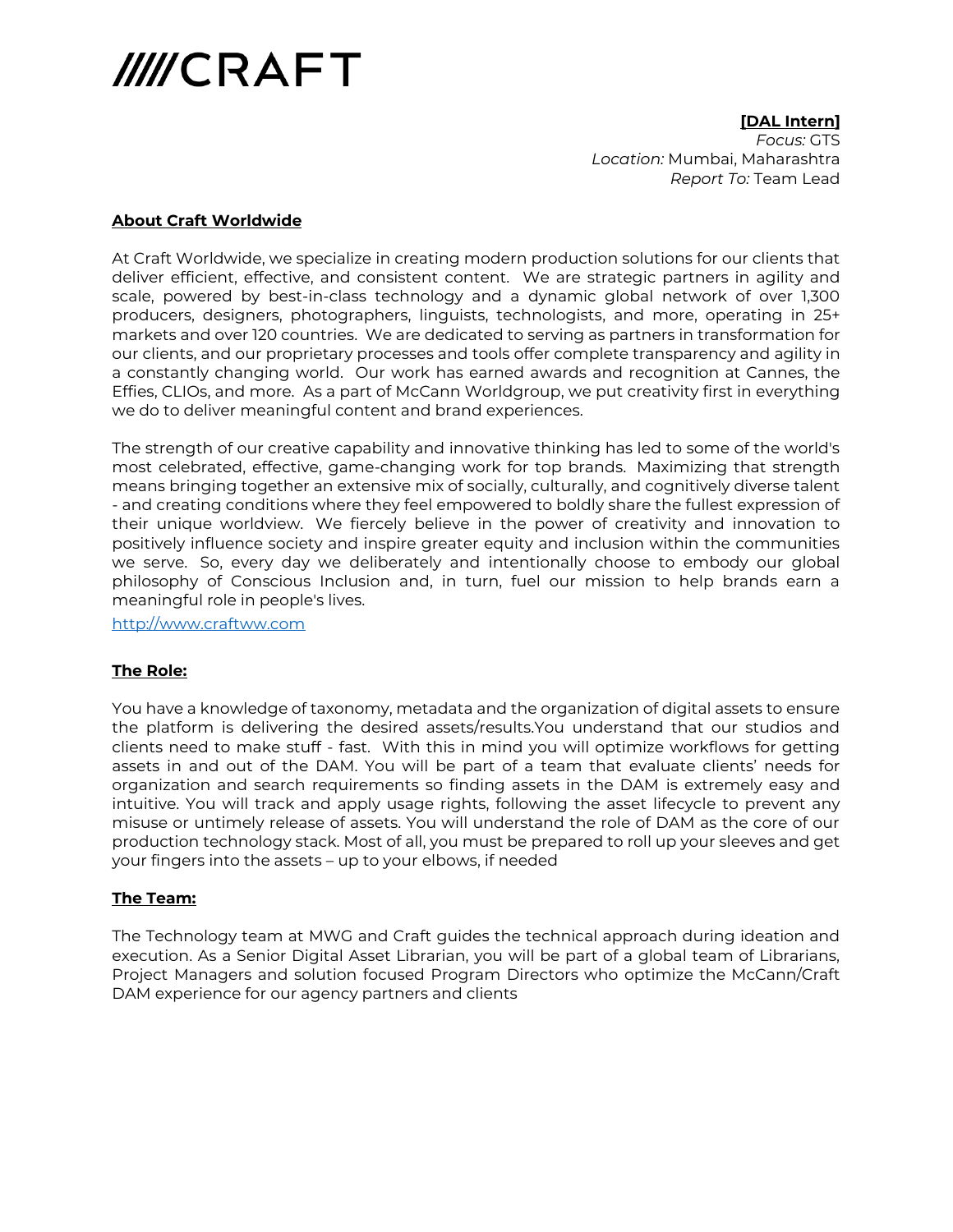

#### **The Ask:**

# **For our Craft Worldwide leadership manifests across:**

## **Our People:**

*Find, develop, align, coach, and inspire talent: our talent is our biggest asset. We must cultivate an environment of generosity, learning, possibilities, bravery, and smarts that's equal parts inspirational and efficient/actionable. Create and cultivate a pipeline of talents working with your HR team, which helps not only for hiring but also for retention and reputation.*

## **Our Product:**

*Ensure high-quality production delivery for our clients daily and participate in product development with regional and global leads.* 

#### **Our Process:**

*Ensure alignment with the global process vision, standards, business requirements and policies.*

## **Our Place:**

*Drive partnership/collaboration of working within the office and across the brands (strategy, business, creative, production). Calibrate the right teams to ensure strategic excellence and delivery. Partner closely with regional and global leadership to push the work and the teams to ensure a collaborative, creative culture where ideas flourish and talent is nurtured.*

## **Our Promotion:**

*Be the industry voice/face of production. Get involved in the local industry, and work with your regional lead to identify key speaking engagements to raise the profile of Craft Worldwide in general. As mentioned above, under 'people,' work a pipeline of talent, creating a natural 'buzz' about production amongst the local production community.*

## **What You Will Do:**

## **The Intern for Craft Worldwide will be required to:**

- *Organize, catalog, tag and publish assets going into the Craft DAM ecosystem*
- *Create, manage and apply appropriate usage rights records to assets in the Craft DAM to prevent the misuse or untimely release of assets.*
- *Manage and process asset fulfillment requests and workflows*
- *Supporting MWG and Craft's values*
- *Be part of an environment of mutual respect and partnership, strategic thinking, appropriate risk taking, open lines of communication, on-going performance feedback, professional development, and adherence to agency policy.*

## **Who You Will Be:**

# **To be successful in this role, you will have demonstrable previous relevant experiences and skills with the following**:

- *Basic knowledge of DAM, metadata and taxonomy concepts*
- *A profound love and passion for Technology*
- *Excellent collaborator working as part of a global team across multiple offices and time zones.*